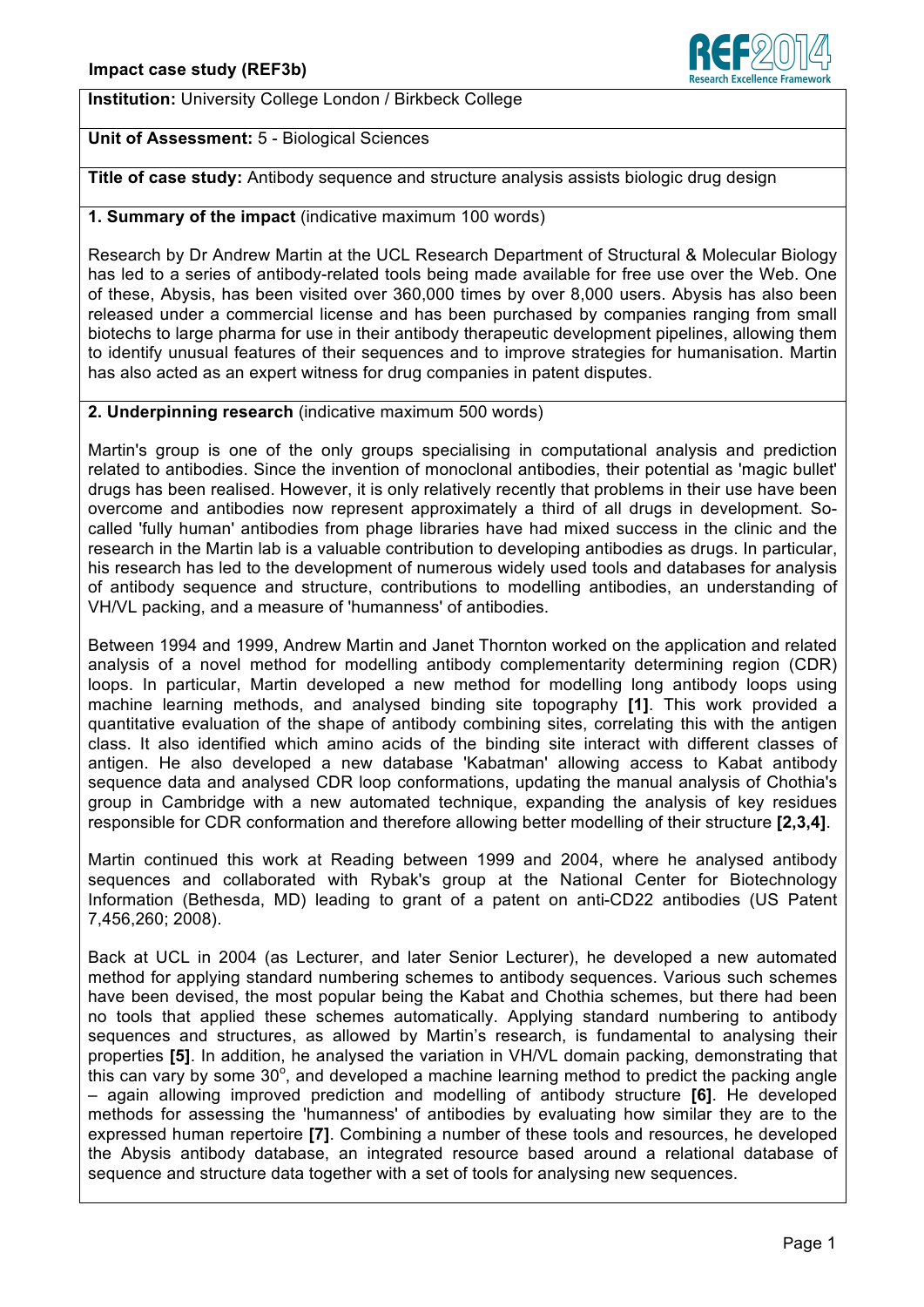

**3. References to the research** (indicative maximum of six references)

- [1] Reczko M, Martin AC, Bohr H, Suhai S. Prediction of hypervariable CDR-H3 loop structures in antibodies. Protein Eng. 1995 Apr;8(4):389-95. http://dx.doi.org/10.1093/protein/8.4.389
- [2] Martin AC, Thornton JM. Structural families in loops of homologous proteins: automatic classification, modelling and application to antibodies. J Mol Biol. 1996 Nov 15;263(5):800-15. http://dx.doi.org/10.1006/jmbi.1996.0617
- [3] Martin AC. Accessing the Kabat antibody sequence database by computer. Proteins. 1996 May;25(1):130-3. http://doi.org/bkn87w
- [4] MacCallum RM, Martin AC, Thornton JM. Antibody-antigen interactions: contact analysis and binding site topography. J Mol Biol. 1996 Oct 11;262(5):732-45. http://doi.org/dfv7rj
- [5] Abhinandan KR, Martin AC. Analysis and improvements to Kabat and structurally correct numbering of antibody variable domains. Mol Immunol. 2008 Aug;45(14):3832-9. http://dx.doi.org/10.1016/j.molimm.2008.05.022.
- [6] Abhinandan KR, Martin AC. Analysis and prediction of VH/VL packing in antibodies. Protein Eng Des Sel. 2010 Sep;23(9):689-97. http://dx.doi.org/10.1093/protein/gzq043.
- [7] Abhinandan KR, Martin AC. Analyzing the "degree of humanness" of antibody sequences. J Mol Biol. 2007 Jun 8;369(3):852-62. http://dx.doi.org/10.1016/j.jmb.2007.02.100
- **4. Details of the impact** (indicative maximum 750 words)

Provision of antibody-related tools and databases to the pharmaceutical industry

Martin has been making antibody-related tools available for free use over the Web since 1996 when KabatMan made the Kabat antibody sequence available in a manner that let people perform automated global analyses of antibody sequences for the first time.

The initial development of Abysis, a new integrated database of antibody sequences and structures, was funded by biopharmaceutical company UCB (2006-9) in return for which they received a version for in-house use. This is now their primary resource for analysis of antibody sequence and structure and is used as a repository for their own in-house antibody sequence data **[a]**.

Abysis has been made freely accessible over the web since 2009. Between October 2009 and December 2012, Martin's antibody-related pages (including Abysis) have been visited >570,000 times (Abysis >360,000) by nearly 43,000 distinct users (Abysis nearly 8,000). This represents an average of >14,600 visits per month (Abysis >9,200) from >1,100 distinct users (Abysis >200) per month. Commercial users of the online Abysis and the antibody web site include: [Text removed for publication].

Abysis has also been released under a commercial license since the end of 2009 through UCL Business for in-house use by commercial customers. It has been purchased by companies ranging from small biotechs to large pharma for use in their antibody therapeutic development pipelines and has grossed [Text removed for publication] of sales on annual licences **[b]**. Commercial users with company installations of Abysis system include *[Text removed for publication]*. (All have been purchased on annual licences, most of which have renewed each year.) UCB and the other companies that have purchased Abysis use it to store their in-house sequence data and compare it with public data. This enables them to identify unusual features of their sequences and to improve strategies for humanisation **[c]**. [Text removed for publication]

[Text removed for publication] also used the measure of humanness available within Abysis to show that Humira, the first 'fully human' antibody (produced by phage display), did not appear especially human in nature. Recent results have shown that almost 30% of patients develop anti-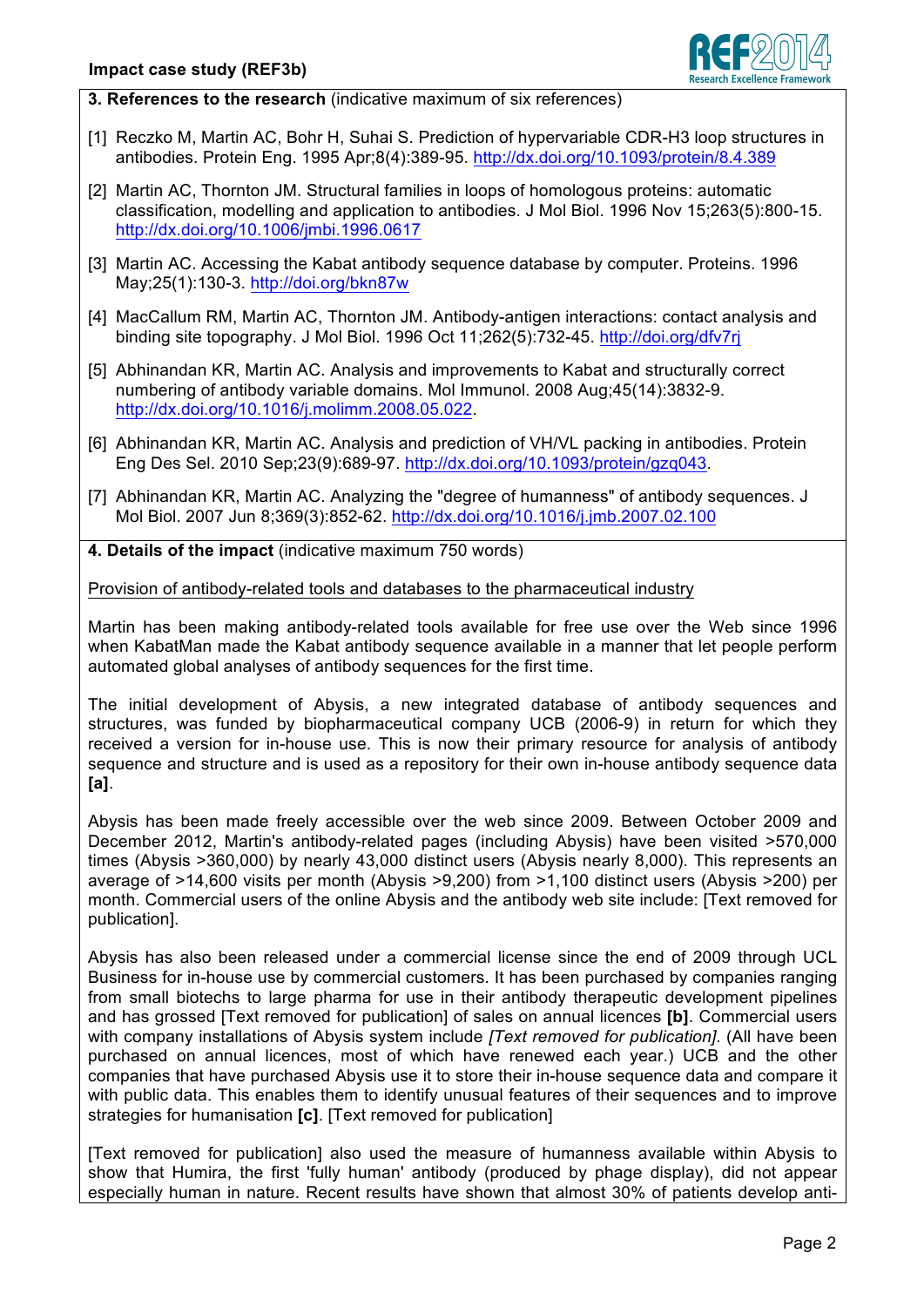

antibody responses within three years, suggesting that this humanness measure may well be a useful tool to help predict immunogenicity, and it is being used within Abysis for this purpose **[f]**.

In recognition of the commercial impact of the Abysis software, the BBSRC funded a 1-year project under its 'Follow-On' scheme for further commercial development and marketing of Abysis starting May 2013 **[g]**. This grant is allowing various improvements focused on the needs of customers such as easier installation, an improved interface, easier input of proprietary sequence data and interfacing with protein modelling software. In addition, it includes funding for marketing including market research and commercial stalls at key industry-attended conferences.

Another of Martin's programs, his ProFit software for protein structure least squares fitting has over 75 commercial users including [Text removed for publication] **[h]**.

### Drug development

Collaborations with other UCL groups include work on anti-DNA antibodies in systemic lupus erythamatosus (Kalsi et al., 1996; Ravirajan et al., 1998). Here, expertise in antibody modelling led to structural models of antibodies interacting with DNA that were tested though mutations. Other collaborations include work on features of fine specificity (Lie et al., 1999) and expression (Kipriyanov et al., 1997; Saldanha et al., 1999), the latter suggesting mutations that significantly improved expression and/or stability without affecting binding.

A review of the patent literature has shown that over 800 patents were published in the REF period where the patent applications cite the publications given above, indicating significant commercial relevance of Martin's work. The list of assignees that hold patents citing Martin's research papers include: Hoffman-La Roche, Novartis, AstraZeneca, GlaxoSmithKline, Abbott Laboratories and many more, around topics including antitumor antibodies, fibronectin cradle molecules, amyloidogenic disease and recombinant anti-interleukin-9 antibodies **[i]**.

Recently, a collaboration with the French Centre de Recherche du Service de Santé des Armées (CRSSA) **[j]** led to Idec no longer maintaining their patent restricting the use of macaque antibodies as therapeutics (US5693780). Martin's measure of humanness, available within Abysis, has shown that, contrary to claims in the Idec patent, macaque antibodies can be distinguished from human antibodies. This has therefore given freedom to operate, in the use of macaque antibodies as therapeutics, to all commercial companies as well as for development by the CRSSA.

#### Provision of expert witness in court cases

Martin's expertise in antibodies was recognized by UCB who asked him to act as an expert witness in a series of related patent disputes from 1998 onwards, while his general expertise in bioinformatics was recognized by Human Genome Sciences and GlaxoSmithKline who asked him to be an expert witness in cases related to gene patenting. Those within the impact period of 2008- 13 are described below.

2007-8 – Lilly vs. HGS (EP0939804B1, Ebner et al) **[k, l]**. Lilly challenged the validity of HGS's patent on neutrokine alpha (also known as Blyss or BAFF) on the grounds of industrial application and obviousness. This was a very important case for Biotech in the UK. Lilly claimed that it was obvious that this gene/protein was a member of the TNF family and therefore there was no inventive step. Martin argued for HGS in the UK courts that it was not obvious what this gene would do, showing the complexity of the bioinformatics involved in identifying its function. This is an important area for all genes/proteins whose function is determined through Bioinformatics approaches. The judge in the initial UK hearing was fully convinced by Martin's evidence and this area was never questioned again during the subsequent appeals **[m]**.

2010-11 – lnterference 105,705, US Application 10/938,117 (Adair et al.) v US6180370 (Queen et al.). UCB counter-attacked PDL claiming that PDL's patent interfered with their own. While it has stood up in court, the PDL patent is open to certain interpretations that mean that (depending on the priority date to which it is entitled), it may be pre-empted by various pieces of prior art. A